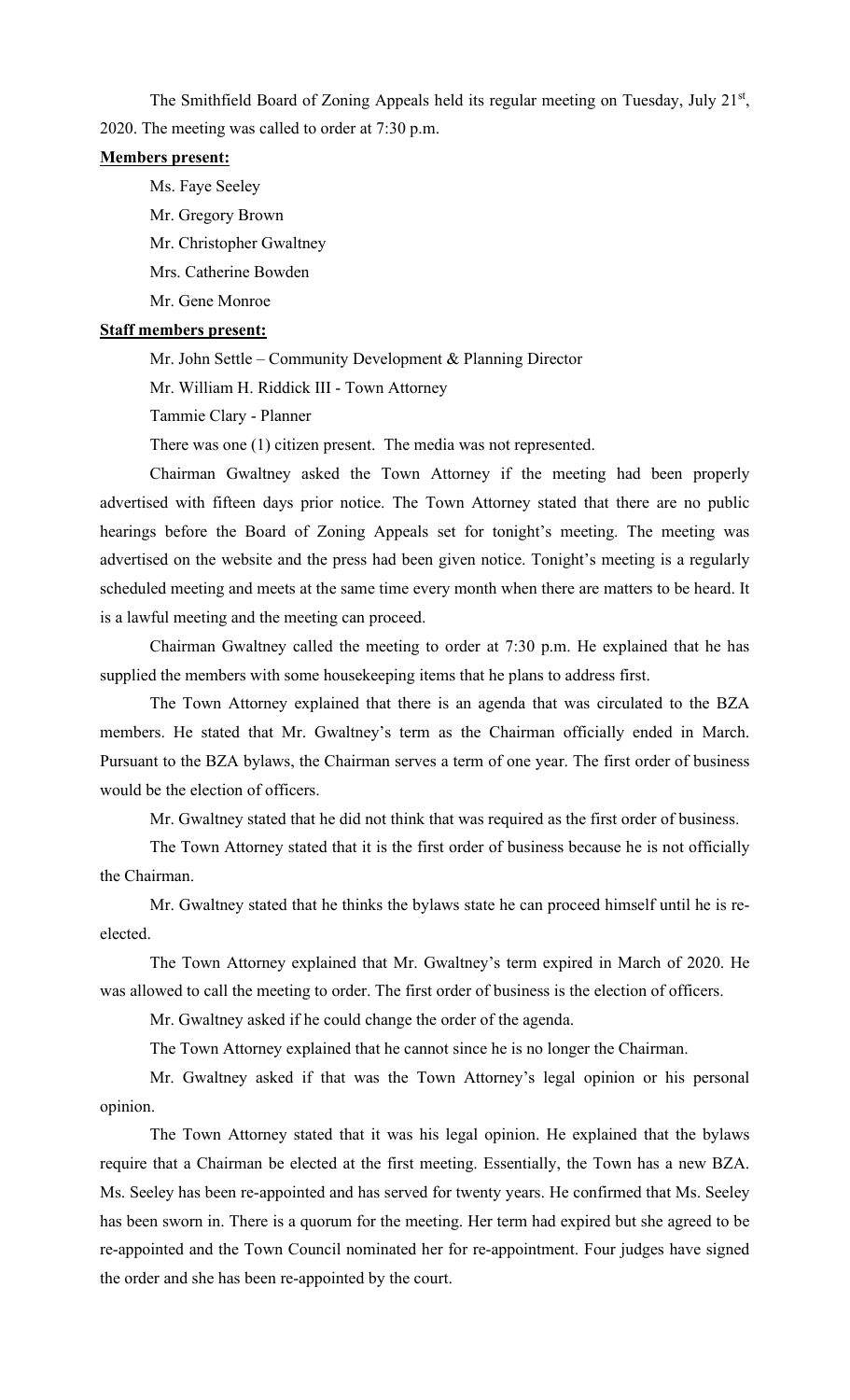Mr. Gwaltney stated that, technically, as a point of order it would not matter because she is required to serve until she had been replaced according to the bylaws.

The Town Attorney stated that, according to the court's order, her term expired on June 30<sup>th</sup>, 2020. The courts order trumps the bylaws. The first order of business is the election of officers. There is information that he had been asked to provide the BZA members and it is important to know. The BZA members have been privy to a vast amount of email traffic in the last couple of weeks. Mr. Gwaltney has been busy with his inquiries and his demands of information. The Town Attorney corresponded with the new Town Manager and with the Community Development & Planning Director; John Settle. He hoped that everyone had read all of the emails. Last year, he read a resolution to the BZA from the Town Council. The Town Council adopted a resolution expressing their belief that Mr. Gwaltney has not been acting appropriately. He is acting inappropriately and they stated he should be removed. A legal action was brought in the Circuit Court to do that. It went through the courts and Mr. Gwaltney had counsel representation. There were some procedural problems with the case. In that type of action, the Commonwealth's Attorney is required to represent the Town in the matter. Since Mr. Riddick brought the suit, there was a hearing last year and the Town non-suited (dismissed) its case for the time being. In the meantime, Mr. Gwaltney has had to deal with a new Town Manager and the Community Development & Planning Director. He explained that in the past couple of weeks, Mr. Gwaltney has chosen to contact Mr. Settle's prior employer in Strasburg, Virginia to inquire about his performance. He also inquired with William Saunders who used to hold Mr. Settle's position inquiring about his performance. Mr. Gwaltney has expressed his written opinion that Mr. Settle is not doing a good a job. He can have his opinion about Mr. Settle's performance but he has no right to inquire into Mr. Settle's employment in prior positions. Mr. Settle is employed by the Town Manager at the Town Manager's will.

Mr. Gwaltney stated that he never contacted William Saunders.

The Town Attorney stated that he had the floor and that Mr. Gwaltney was not the Chairman so he planned to finish his comments. The Town Attorney stated that he has been directed to explain everything.

Mr. Gwaltney reminded Mr. Riddick that the meeting was being recorded.

The Town Attorney stated that every word is recorded and all comments will come around again.

The Town Attorney continued to explain that Mr. Settle is an extraordinary professional. He treats people fairly and is very attentive to his job. He is very careful in his decisions and has a wonderful demeanor. Mr. Riddick does not feel that criticism of Mr. Settle is well founded. The Town Council has made their will known that they will not tolerate abuse of their employees. He has been directed to make sure that does not happen anymore. He explained to the BZA members that they can vote for anyone they would like as the Chairman. The Town Attorney stated that the information he just provided is extraordinarily important. The Town Council does not have confidence in Mr. Gwaltney's ability anymore. Mr. Gwaltney has demonstrated that he does not use good judgement and he is abusive to Town staff. He seeks to do things that the Board of Zoning Appeals is not charged with doing. The Town Attorney stated that Mr. Settle has provided the BZA members with information on training. He explained that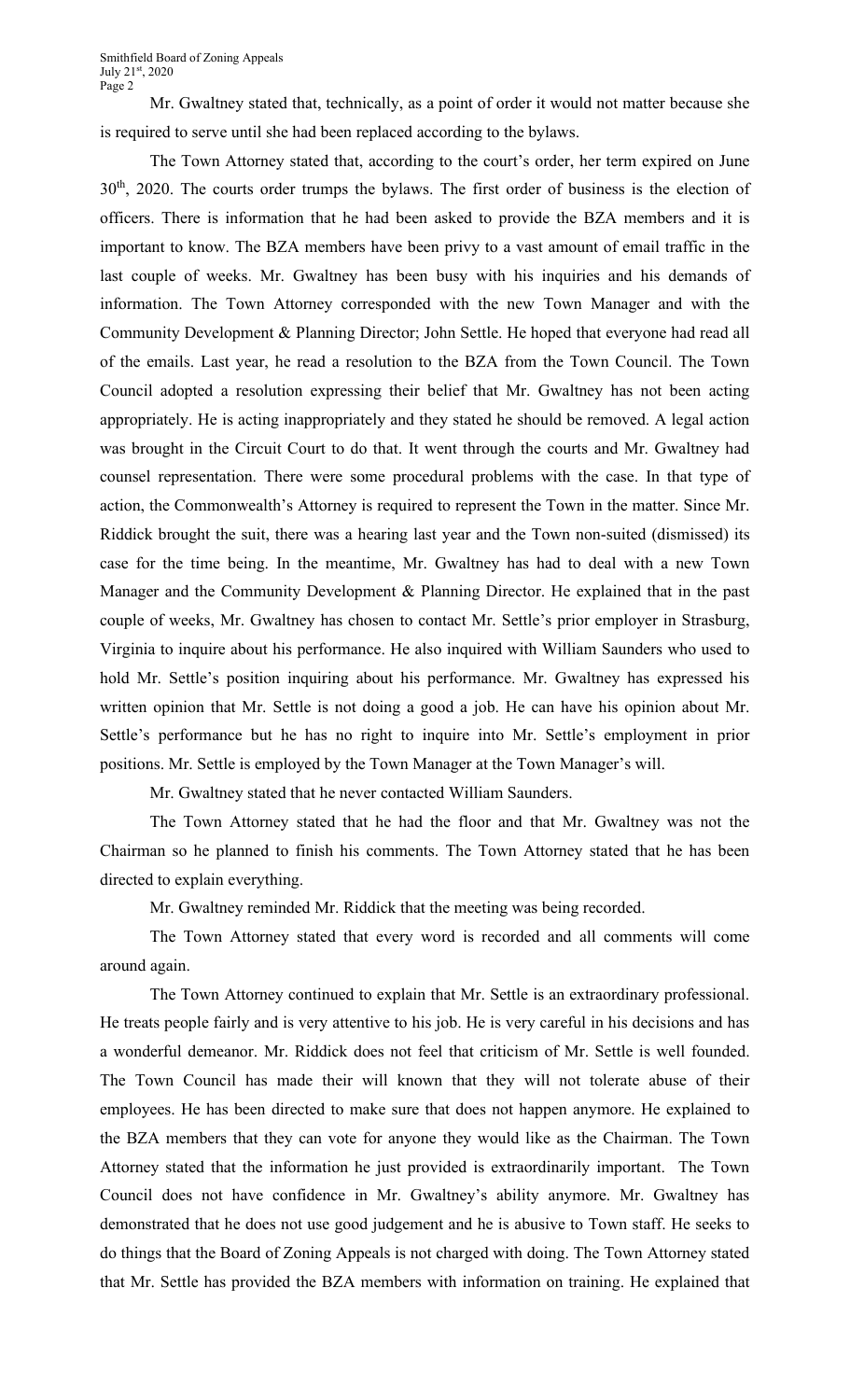the BZA is charged with four things: to consider and rule on variances, exceptions, disputes about the zoning map, and appeals from administrative decisions. These are the things the BZA has been given the power to do by the General Assembly. The BZA does not have the right to look at Comprehensive Plans or other things that Mr. Gwaltney has decided the BZA should do. It has been explained to Mr. Gwaltney. He has chosen to disagree and proceed in a different way. These are all things the BZA needs to know before it makes its decisions tonight. The BZA members are welcome to elect anyone they choose for Chair. The Town Council has expressed a vote of no confidence in Mr. Gwaltney. The Town Attorney stated that he has a meeting with the Commonwealth's Attorney in the next couple of weeks to take additional action in that regard. The first order of business is:

#### **Election of Officers – Chair:**

The Town Attorney opened the floor for nominations for Chair of the Board of Zoning Appeals.

Mr. Brown nominated Ms. Faye Seeley for Chair. The nomination was seconded by Mrs. Bowden.

Mr. Gwaltney nominated himself as Chairman. The Town Attorney asked if there was a second for Mr. Gwaltney as Chairman. Hearing none, the nomination failed.

The Town Attorney asked if there were any other nominations. Hearing none, Ms. Seeley has been nominated to serve as the Chair of the Board of Zoning Appeals. The nomination was properly seconded. All those in favor say aye, all opposed say nay.

On call for the vote, five members were present. Mr. Monroe voted aye, Mrs. Bowden voted aye, Mr. Gwaltney voted aye, Ms. Seeley voted aye, and Mr. Brown voted aye. There were no votes against the motion. The motion passed.

#### **Election of Officers – Vice Chair:**

The Town Attorney asked for nominations for Vice Chair. Chair Seeley nominated Mr. Brown. Mr. Gwaltney seconded the motion. The Town Attorney asked if there were any other nominations. Hearing none, the floor was closed to nominations. All those in favor of Mr. Brown as Vice Chairman say aye, opposed say nay.

On call for the vote, five members were present. Mr. Monroe voted aye, Mrs. Bowden voted aye, Mr. Gwaltney voted aye, Ms. Seeley voted aye, and Mr. Brown voted aye. There were no votes against the motion. The motion passed.

The Town Attorney turned the meeting over to the new Chair; Ms. Seeley.

Mr. Gwaltney asked about the election/appointment of a BZA Secretary. The Town Attorney explained that, in the past, the staff person attending the meeting serves as the liaison or staff support person for the meeting. The transcription of the minutes is required to be done after every meeting. The Town no longer does verbatim minutes. The minutes are now summarized. The decision was made by the Town Council for all Boards and Commissions.

Mr. Gwaltney asked if the Board controlled its own procedures and policies. He stated that, to his knowledge, it has never been brought up that the BZA would change its policy from verbatim minutes to summary minutes. He explained that Mr. Riddick's last statement pretty much explained why the BZA had verbatim minutes since it's like a judicial body. The courts usually transcribe things verbatim. The Town Attorney explained that matters before the BZA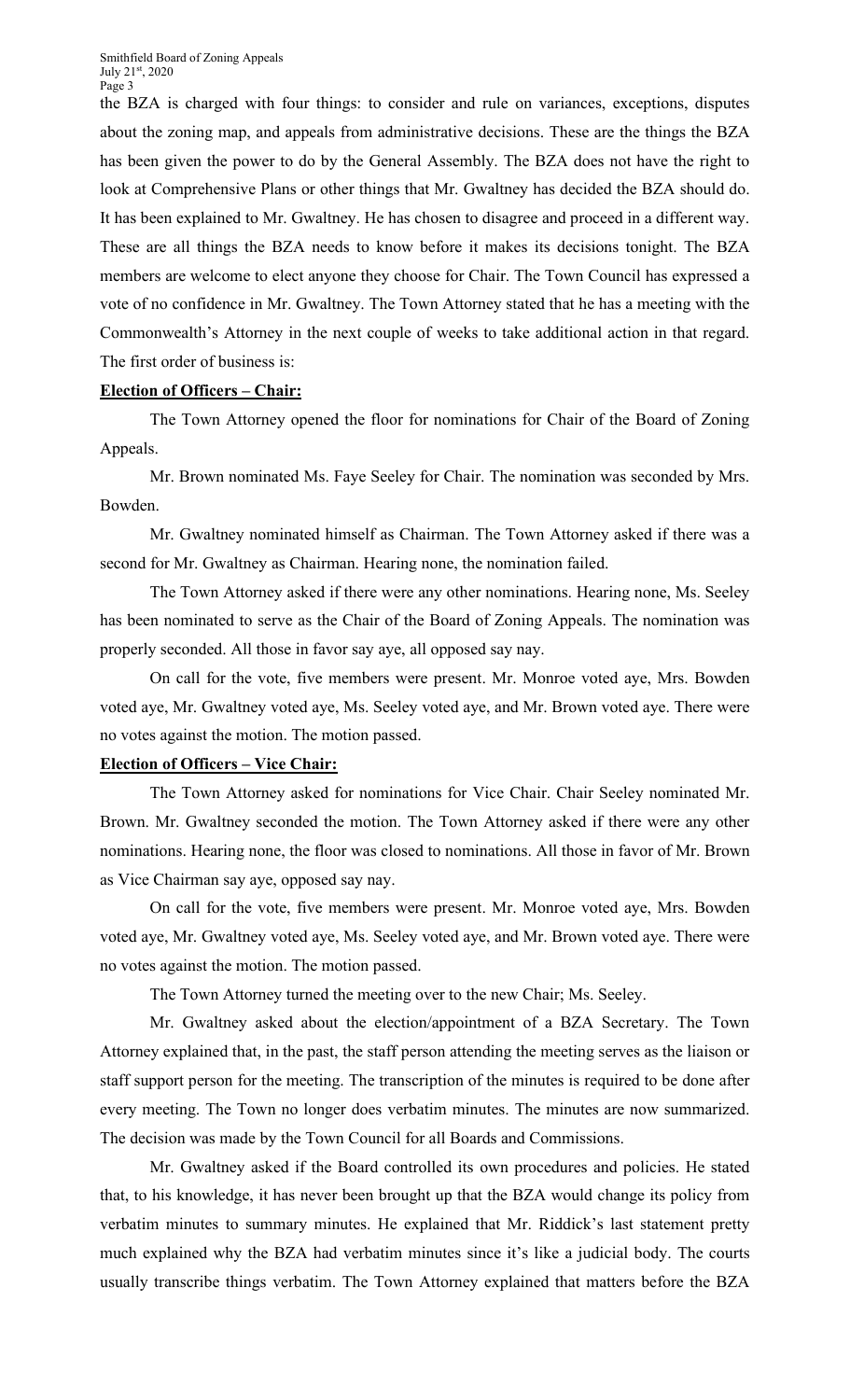are generally very simple in nature. They are usually documented very well with materials provided by staff. He does not think any Board member has ever been denied all the materials needed to make a careful and thoughtful decisions about the matters brought before the BZA. Staff has always been thorough and careful in providing information and answering questions. In the past, the Secretary for the BZA has been the Town Clerk. She is responsible for having the recording transcribed and turned into typed minutes. He explained that the BZA members could elect someone else as secretary if they choose; but the person would be responsible for transcribing the minutes. If you are inclined to name the Town Clerk as your Secretary, her name is Lesley King. He recommends her as the Secretary to the BZA.

### **Election of Officers – Secretary:**

The Town Attorney asked for nominations for Secretary to the BZA. Mr. Gwaltney nominated Joe Reish because he has done it for a long time. He is a certified zoning official. Mr. Gwaltney has been impressed with his ability. He feels Joe Reish is the right person to do the job. The Town Attorney explained that Mr. Settle fills the function of the Town's staff person assigned to the BZA. Joe Reish is a Town staff person also; but is no longer assigned the responsibility of the BZA anymore. The BZA needs a clerk who would be responsible for transcribing the minutes and, in coordination with Town staff, getting out the BZA agenda to each member prior to the meeting. He explained that Mr. Gwaltney had nominated Mr. Reish. He asked if there was a second. Hearing none, the nomination failed.

Mrs. Bowden nominated Mrs. Lesley King. Vice Chairman Brown seconded the nomination. The Town Attorney asked if there were any other nominations. Hearing none, he closed the nominations. All those in favor of electing Lesley King as the Secretary to the Board of Zoning Appeals say aye, opposed say nay.

On call for the vote, five members were present. Mr. Monroe voted aye, Mrs. Bowden voted aye, Mr. Gwaltney voted nay, Vice Chairman Brown voted aye, and Chair Seeley voted aye. There was one vote against the motion. The motion passed.

The Town Attorney turned the meeting back over to the new Chair. Chair Seeley announced the next item on the agenda.

#### **Community Development & Planning Director's Report:**

Mr. Settle introduced Tammie Clary as the new Town Planner. He is grateful to have her on staff. He informed the BZA members of training offered by Virginia Commonwealth University to Board of Zoning Appeal members and Planning Commission members throughout the state. It is not required to take the course but it is available to the Board members. The Town covers any and all expenses generated from the training. It is a very informative course. Details were provided in the agenda packet and a memo was sent out to everyone last week. Staff is uncertain if the course will still be offered when it is scheduled due to COVID-19. It may be transitioned to a web-based course. Any updates will be forwarded to the BZA members as they become known. He reminded everyone to stay after the meeting for the BZA group photograph.

Chair Seeley asked if the training itself would be paid for by the Town. Mr. Settle stated that the Town would cover the cost.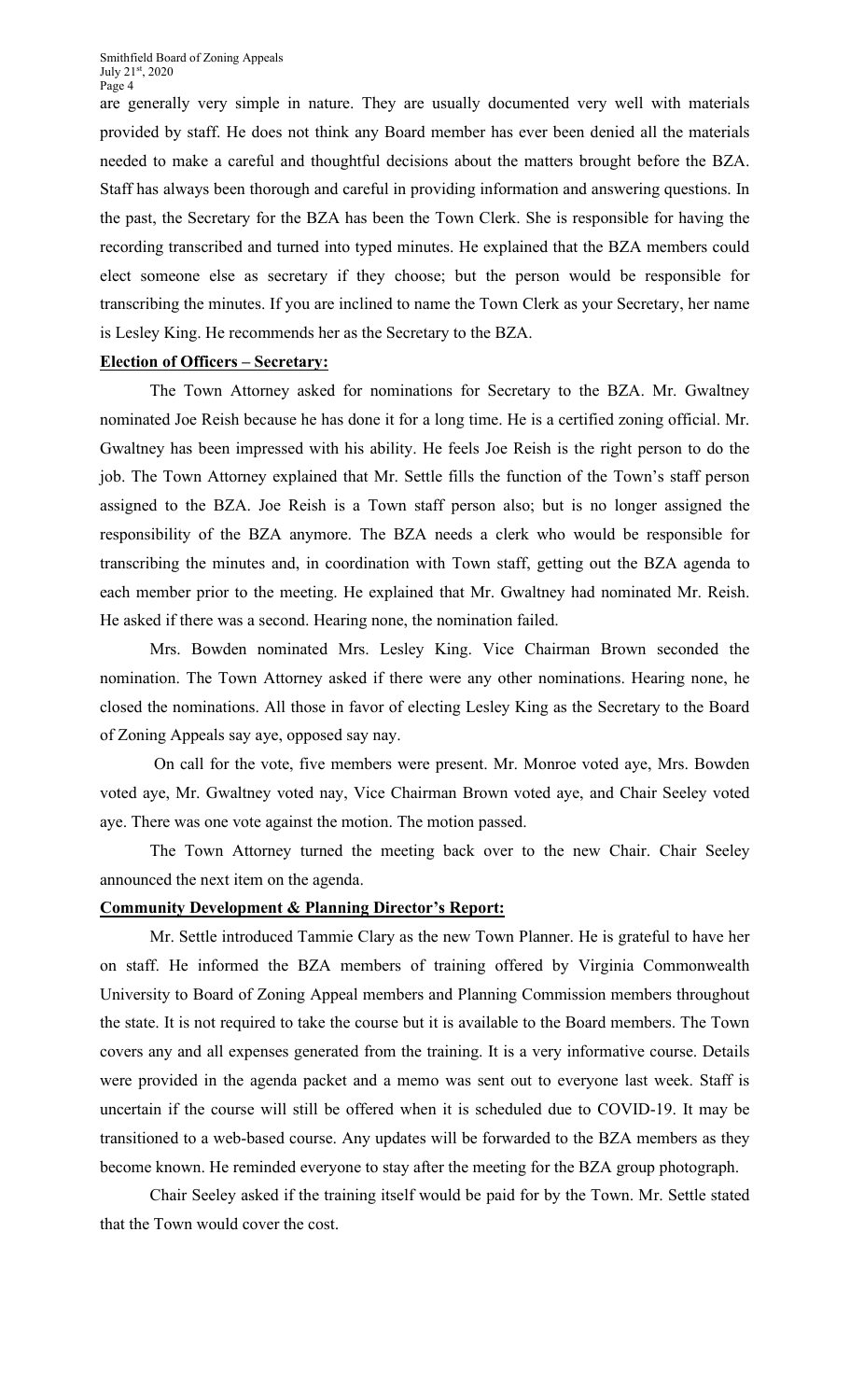Mr. Monroe asked for clarification on the date. Mr. Settle stated that it is a two-day course. The first day is October  $8<sup>th</sup>$ , 2020 where you receive materials to review at home. The second day is December 10<sup>th</sup>, 2020.

Chair Seeley explained that she has taken it before. They provide a book and you have to turn in the units you have read and the answers to them. After completion, you get your certificate. It may have changed over the years.

## **Upcoming Meetings and Activities:**

Monday, July  $27<sup>th</sup> - 3:00 PM - Town Council Committee Meetings$ Tuesday, July  $28<sup>th</sup> - 3:00 PM - Town Council Committee Meetings$ Tuesday, August  $4^{th}$  – 6:30 PM – Town Council Meeting Tuesday, August  $11<sup>th</sup> - 6:30 PM - Planning Commission Meeting$ Tuesday, August  $18<sup>th</sup> - 6:30 PM - Board$  of Historic & Architectural Review Meeting Tuesday, August  $18^{th} - 7:30$  PM – BZA Meeting

## **Public Comments:**

Mr. Gwaltney stated that he wanted to make a public comment. The Town Attorney stated that he is not a member of the public. He can make a Board member comment. Mr. Gwaltney stated that he was pretty sure he was a member of the public. The Town Attorney stated that was not accurate for the purpose of public comments.

Chair Seeley asked if there were any public comments. Hearing none, she moved to:

## **Board Member Comments**:

Mr. Gwaltney stated that he sent paperwork to the BZA members. He is requesting the Board's assumption of his debt. According to the Town of Smithfield Zoning Ordinance, pursuant to Article 12 – Section A – Subsection 6 states: "within the limits of funds appropriated by Town Council via the annual budgeting process, the Board may employ or contract legal services, technical services, secretaries, clerks and other advisory services." He requested that the BZA consider passing a resolution approving and accepting a bill for legal services for Thomas H. Roberts & Associates of approximately \$8,000.00 associated with the City of Suffolk Circuit Court at 9:00 a.m. in the month of November 2019 to defend a fellow member, the Chairman, from unfounded charges. It is Exhibit B in the paperwork provided by Mr. Gwaltney. He stated that the Town failed to provide adequate insurance to cover the cost incurred for his defense. Exhibits C & D come from the insurance company. As a result, he requests that the Board vote to accept the debt as a legitimate debt of the Board; all for one and one for all. This will result in no personal liability for any member and shall direct the Town Manager to act as necessary to affect the payment of the debt by the Town. Mr. Gwaltney stated that part of what the Town Attorney referred to as harassment was actually him trying to get the Town Manager to attend the meeting to explain how the insurance system works. He explained that he was under the impression that Board members had some type of professional liability insurance that would cover them. He has been trying to keep everyone up to date with what is going on; not harass everyone with emails. He stated that if it happened to any of the Board members he would take the same actions; all for one and one for all. It is a procedural matter but he asked the Chair to investigate this further and potentially allow a motion on the matter.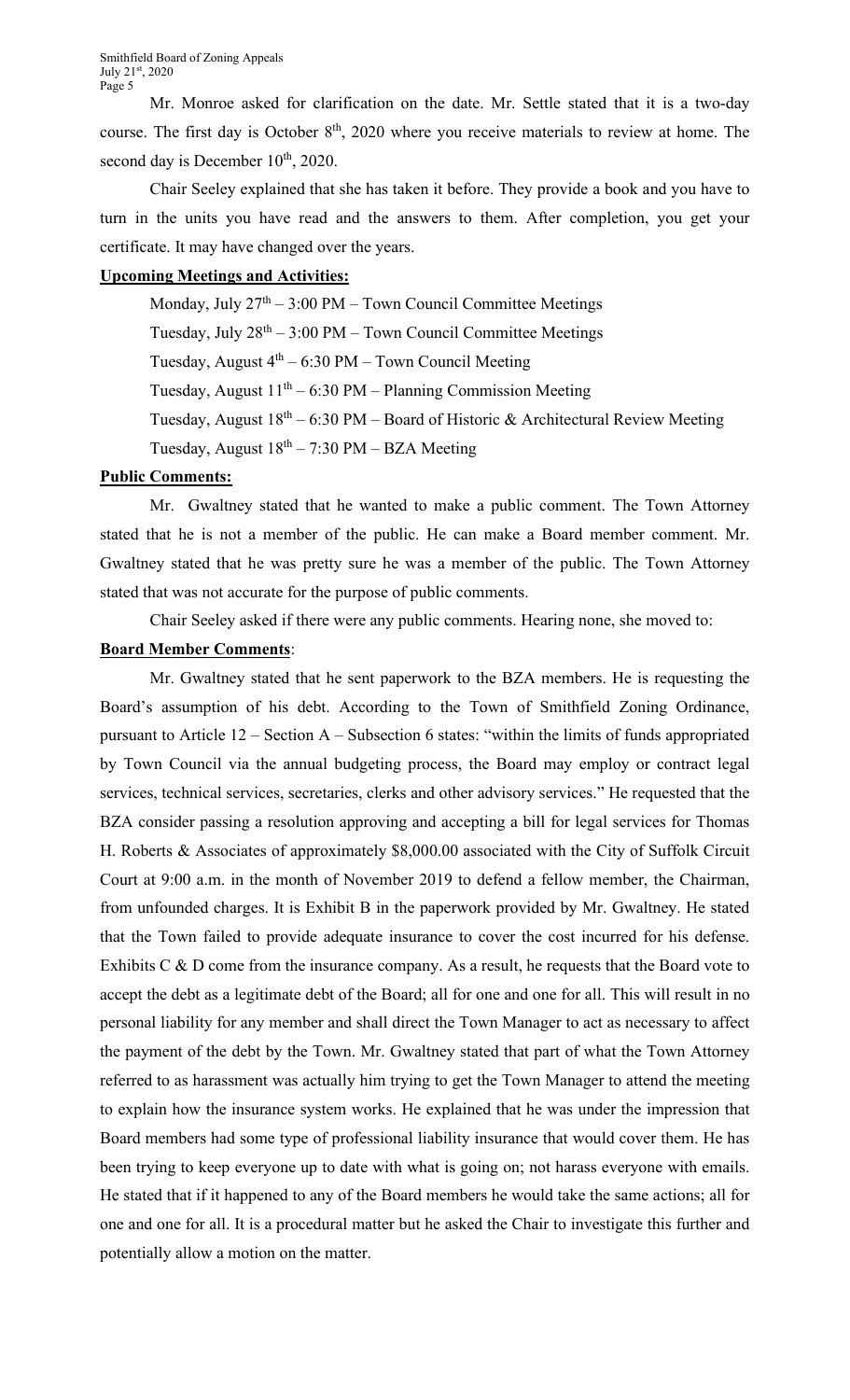The Town Attorney explained that the action by the Town against Mr. Gwaltney was based on his conduct. It had nothing to do with any decision he has made in hearing matters before the BZA. He incurred legal expenses with a private attorney. His attorney sent the invoice to the Town of Smithfield and asked that the Town pay for it. It was at their request and submitted to our insurer which is the Virginia Municipal League. VML issued a ruling that the Town does not offer coverage for legal services incurred by a member who is subject to this type of action. It is, essentially, an action by the Town to have Mr. Gwaltney removed for his misconduct and behavior in his position as Chairman.

Mr. Gwaltney stated that was not true and to look at the paperwork.

The Town Attorney stated that he still had the floor.

Mr. Gwaltney stated that the Town Attorney had made an incorrect statement and he wants the Board members to know.

The Town Attorney stated that his statement was entirely correct. He explained that Mr. Gwaltney stated there is a budget for the BZA but there is not. The money is appropriated by the Town Council in its budget process every year to pay the salaries, training, cost of staff, and the cost for the Smithfield Center for meetings. There is no line item in the budget for the BZA. He explained that Mr. Gwaltney is asking the BZA to assume debt that they have no money for and no budget to pay for it. It would not be an appropriate thing for the BZA to do.

Mr. Gwaltney stated that the Town Attorney's statement that the payments were not made because of some behavior is actually not true. He did not believe it and eventually he had to call Town Council members and had personal conversations with them. He included paperwork that states explicitly that the conduct had nothing to with it. It also says that the BZA would never have had insurance coverage for this situation.

The Town Attorney explained that the Board members are covered if an applicant appears before the BZA for a decision. If the applicant does not like the decision, Board members are covered for that. The BZA serves in a capacity as an appointed member of the Board with sovereign immunity just like the Town Council. Board members are not subject to legal action for doing their job and making a decision. The Town's insurance covers that.

Mr. Gwaltney stated that Board members are absolutely not covered. He asked everyone to look at the paperwork and to call and verify for themselves.

The Town Attorney stated that the Board members are covered. They are not covered for misfeasance or malfeasance in their conduct. He explained that if they act inappropriately as officers, they are responsible for their own actions.

Mr. Gwaltney stated that the insurance company said the opposite. It is the reason he wanted to have the insurance company appear. He asked the Town Manager to have the insurance company appear so the Board members could ask questions. They can give you the truth of the matter; not through the Town Attorney's eyes; but through their eyes. Those actions and those requests have been continually refused and are part of the reason why we are where we are today. Staff continues to refuse simple requests. They continue to violate the law and tell the Board that they are not required to do the things that the law says that they are required to do. It is as simple as that. Mr. Gwaltney stated that he is at the point where he feels it needs to be presented in a meeting. He and Mr. Briggs went and tried to deal with it on their own and were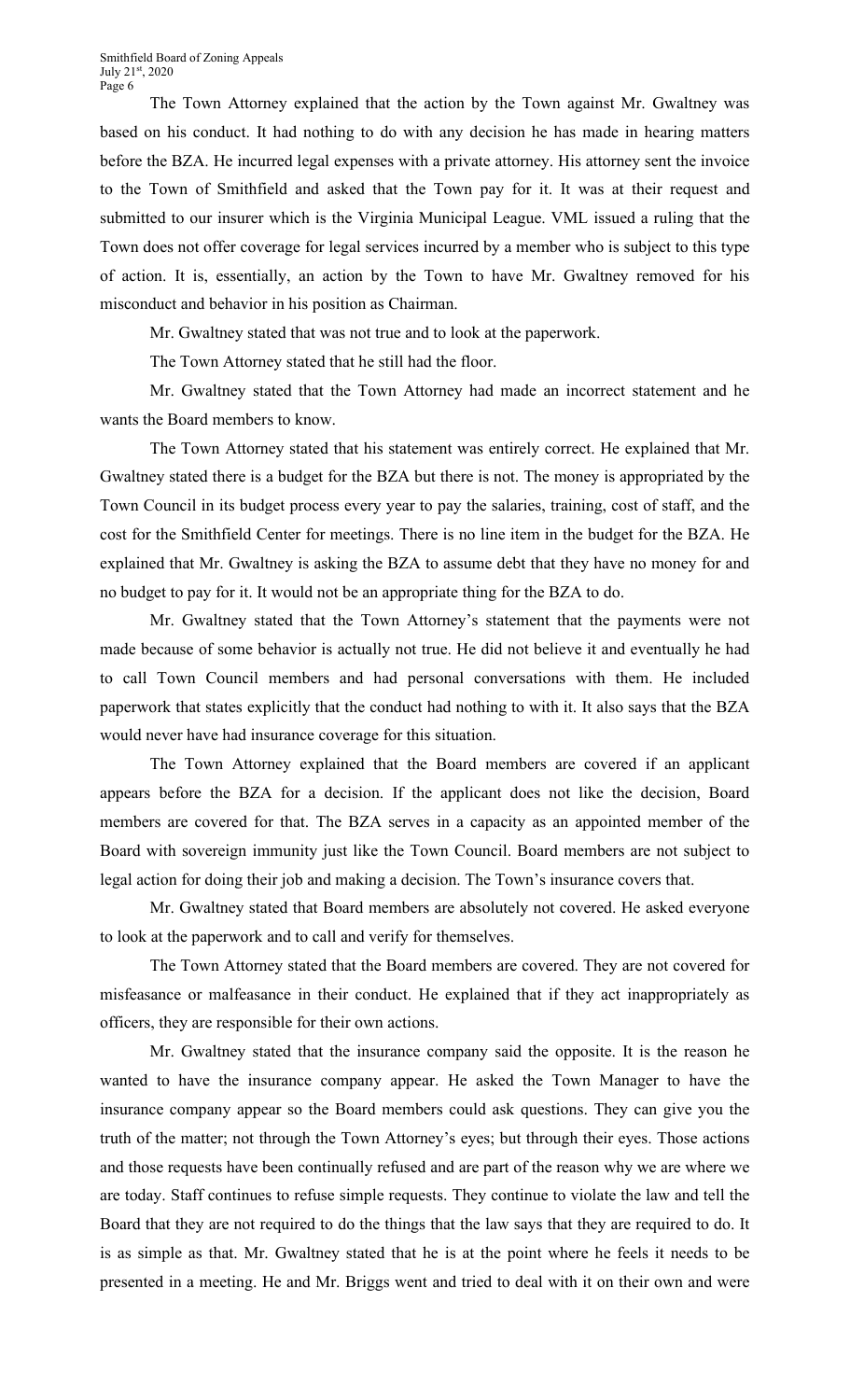not successful. The best thing would be to have the insurance company at the meeting so Board members can ask their questions and get the answers in an impartial manner.

The Town Attorney stated that the Board meets to hear items that come before the Board of Zoning Appeals. When members come and make those decisions, they are doing their job. As long as everyone does that…

Mr. Gwaltney interrupted and stated "as long as you do what Bill Riddick tells you to do; you're fine but don't you dare not do what Bill Riddick says do. You will be sued."

Chair Seeley stated that the BZA does not have any money so it would have to go through the Town Council. Mr. Gwaltney stated that he was requesting that it go through the Town Council. He stated that if anyone had to pay \$8,000.00 to protect their integrity that they would assume that and expect to be paid for it. If a Board member expected to have insurance coverage to cover those expenses, they do not. If the Board had insurance coverage, the Board would have filed and the insurance would have paid it. However, the BZA does not have insurance coverage. He stated that he would like to be made whole. He was not found guilty. He never got his public hearing or his day in court. He explained that in the absence of a guilty conviction it is incumbent on this Board to attempt to make him whole. All that has to happen is an affirmative vote. He stated that the Town Attorney and his cohorts in the Town Council will decide whether they pay him or not. It is one formality among many that he has been dealing with.

The Town Attorney stated that the Town Council has already considered it and declined to pay.

Mr. Gwaltney stated that the Town Council has not been asked by the Board of Zoning Appeals to pay it yet. He explained to the Town Attorney that there are other steps, procedures, and ways to "skin a cat." He stated that he was just trying to skin it another way.

Chair Seeley stated that she was not here to skin any cats. She stated that it appears to her that it is a Town Council decision; not a decision for the BZA. She explained that the BZA does not need to second guess their decision. She asked the Town Attorney if she should ask for motions on this matter.

The Town Attorney explained that the BZA could make a motion; but whatever the Board says will not be binding on the Town Council. They have already made their decision.

Mr. Gwaltney asked if he could make the motion.

The Town Attorney stated that the Chair could entertain any motion she would like to entertain.

Mr. Gwaltney made the motion that the BZA vote to accept the debt of \$8,000.00 to Thomas H. Roberts & Associates as a legitimate debt of the Board; all for one and one for all. This would result in no potential liability for each individual member but shall direct the Town Manager to act as necessary to affect payment of the debt by the Town.

Mr. Monroe stated that no one steps into a position knowing how to do everything. He looks to Ms. Seeley and Mr. Riddick to see what everyone is supposed to say. Mr. Riddick is mentoring Ms. Seeley in her new position. Mr. Gwaltney had the position and he did not think he had the training. He did not really know what he was doing and found himself in a jam. He stated that somewhere along the way there needs to be forgiveness for learning how to do the job.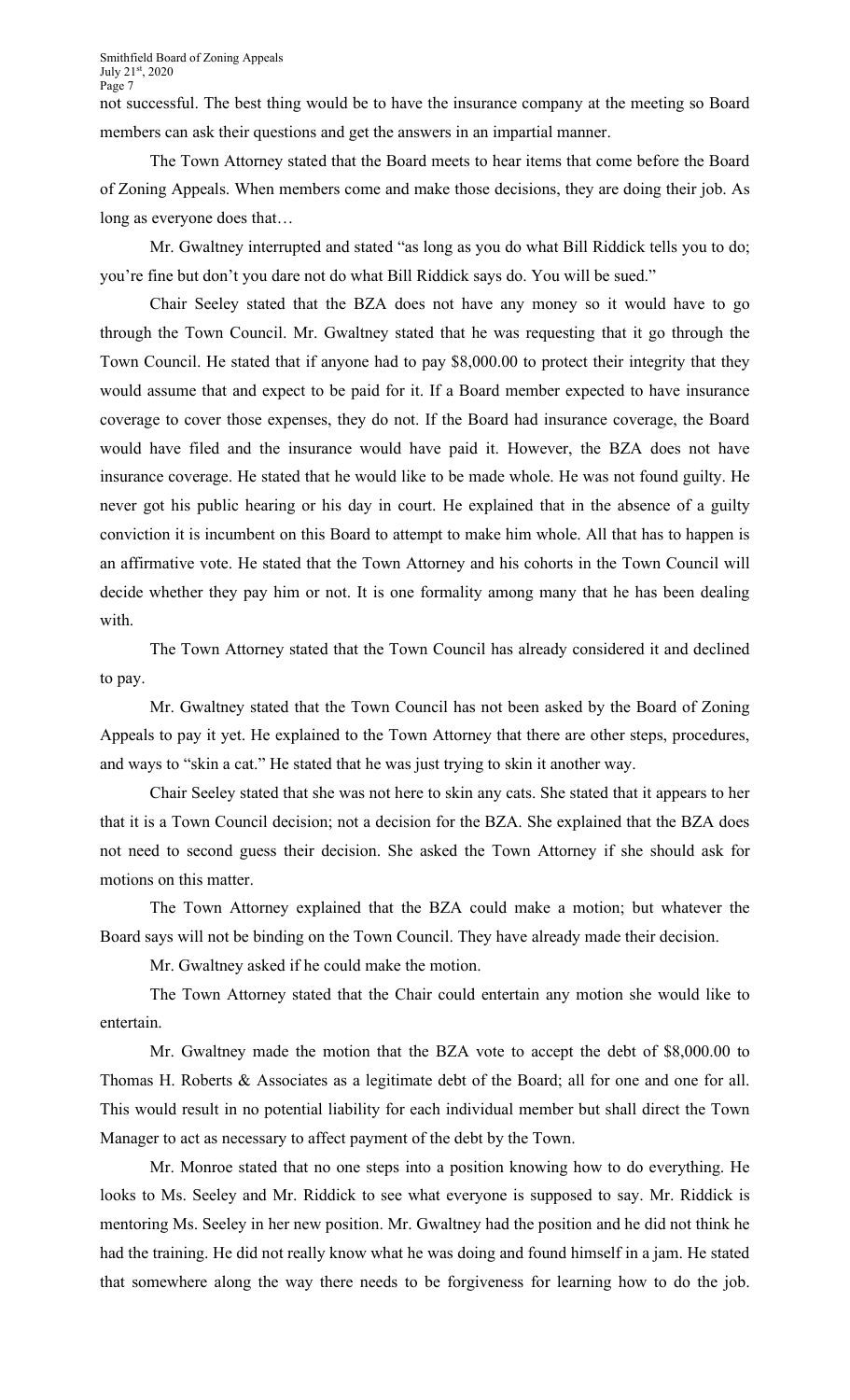Somewhere along the way, there needs to be acceptance that you might be wrong. He does not know all that was said or done. He looks at it from being in a position that Mr. Gwaltney was unfamiliar with. He did not have the training and he made a mistake. Now, he has to pay out of his pocket. He is not sure if that is the right way to do it. He does not know all the details and \$8,000.00 is a lot of money; maybe there is somewhere in between.

The Town Attorney stated that all of it is the most unfortunate thing that he has been involved in for the past twenty-seven years. The BZA was the most peaceful, easygoing Board that anyone could possibly imagine which is, typically, the way BZA's operate. The BZA is charged with very limited things to do. There is an abundance of staff help available. No one ever knows what they are supposed to do; but there is the ability to get help. There is also the requirement that the Board not exceed its authority and there is no tolerance by the Town Council for abusive behavior by anyone in dealing with Town staff which is the bottom line.

Mr. Gwaltney stated that the bottom line is that it never happened and it has never been proven. The Town cannot produce any evidence. He stated that back in the harmonious days the Board had William Saunders and Joe Reish. Joe did an excellent job keeping the Board informed. He stated that he was not trying to say anything bad about Mr. Settle. He explained that when some of the stuff started going sideways it was in the timeframe in which Joe Reish was lost to the Board, William Saunders was lost to the Board, and Mr. Settle came onboard. He issued directives such as the Board not being allowed to have meetings. Other decisions were made and Mr. Gwaltney had no idea whether the Town Attorney told Mr. Settle to say certain things or if his supervisor told him to say certain things. He understands that a person has to do what their employer tells them to do. He did not want to disparage his name. He is fighting because his integrity has been impugned and he does not appreciate his integrity being impugned. Mr. Gwaltney stated that he does not impugn other people's integrity but he will bring up inconsistencies when he sees them. He expects to have a civil discourse about it and has not received a civil discourse about it. He explained that he was told the Board could not have a meeting because meetings have to be advertised and the next minute he was told that they could have a meeting because it did not need to be advertised. Those types of inconsistencies led him to not be very confident in the recommendations he was being provided. They do not make sense or add up. They do not add up as far as his interpretation of the paperwork. He has done all of the leg work to meet with people to try to understand. He pulled the regulations. He made copies and sent emails asking questions about the zoning ordinance that says there is a required fifteen day notice. He thinks it is a simple question to ask. It is the reason he has been trying to maintain the integrity of the Board of Zoning Appeals and not allow the Board to be railroaded, hijacked, and not following the established procedures, laws, and ordinances. All the way from the Commonwealth down to the Board's bylaws there is documentation on how everything is supposed to work. He stated that all he has gotten is resistance, accusations, and impugnment of his reputation.

Chair Seeley reminded the Board that a motion was made by Mr. Gwaltney to ask the Town Council to pay his legal fees of \$8,000.00.

Mr. Gwaltney stated that if no one is willing to second the motion then the Board must want the same thing to happen to them. He stated that if there was a meeting every month,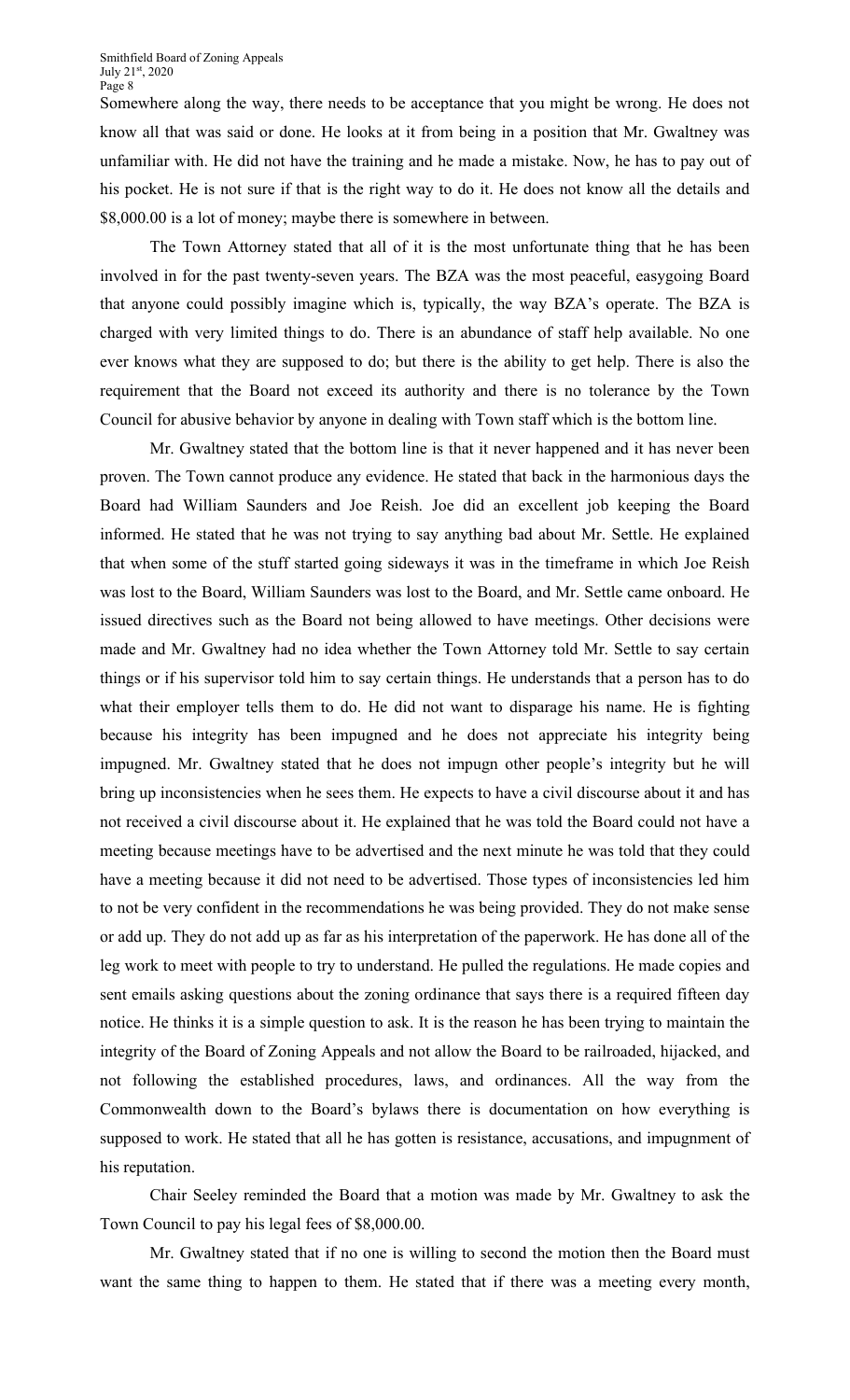members would only be paid \$300.00 a year. A term is five years totaling \$1,500.00 if a member came to every meeting. A member would have to come to twenty years of meetings to break even on \$8,000.00.

Chair Seeley explained that she has served for many years. She has dealt with staff and never had a problem. Mr. Gwaltney stated that she has not dealt with John Settle very much. Vice Chairman Brown recommended that the Board move on unless there were any other Board member comments. He was not willing to second the motion.

Chair Seeley asked if there was a second for Mr. Gwaltney's motion. Hearing none, the motion fails.

#### **BZA Bylaws Amendment – Town Staff, applicants:**

Chair Seeley asked if everyone had read the bylaws amendment. The Community Development & Planning Director, John Settle, stated that earlier this year, Town staff conducted an internal review of the bylaws of the BZA and came to the conclusion that there appears to be conflicting language between two sections of the bylaws. Section II.1 states: *. . . In the event no cases or business are before the Board, the Board shall not meet . . .*Further, Section II.3 states:

*. . . Special meetings of the Board of Zoning Appeals shall be called at the request of the Chairman or at the request of a majority of the membership ...* To remedy this, Town staff are proposing to include qualifying language distinguishing between regular and special meetings by suggesting the alteration of Section II.1 to read: *. . . In the event no cases or business are before the Board, the Board shall not hold a regular meeting . . .*To further avoid any future debate on the meaning of these two Sections, and to stress the importance of a special BZA meeting, Town staff is proposing the revision of Section II.3 to read:*. . . Special meetings of the Board of Zoning Appeals shall be called at the request of the Chairman with the concurrence of two other Board members . . .* After an examination of various other localities' BZA bylaws, this language was found in the City of Hampton's BZA bylaws. Town staff believes that this language is the most suitable for the Town. Staff anticipates making similar changes to the Board of Historic and Architectural Review's bylaws in the near future. Finally, to establish the July organizational meeting as a permanent fixture in the BZA's procedures, Town staff proposes the inclusion of the following language as Section II.6: *An organizational meeting shall be held each year on the date of the Board's July regular meeting. In addition to deciding whatever cases or business may be before the Board at that time, the Board will have the opportunity to hold its officer elections (if it has not occurred already in the preceding months), welcome new members, and address other organizational matters.* A red lined version of the bylaws amendment, as well as the signed BZA bylaws of the City of Hampton, Virginia, are included in the pages immediately following the staff report. Town staff recommends approval as submitted.

Mr. Gwaltney asked if changes to the bylaws require a special advertisement. The Town Attorney stated that they did not. Mr. Gwaltney stated that part of the fighting he had done for the improvement of the bylaws was the organizational meeting. He explained that staff has stated that they thought it was a good idea; but they fought him on it for several years. He wanted to give Mr. Settle credit for being a new staff member and taking a look at the importance of organizational meetings. Mr. Gwaltney had asked for the bylaws to be amended to be more in conformance with Isle of Wight County and the Town of Windsor. Mr. Gwaltney had requested